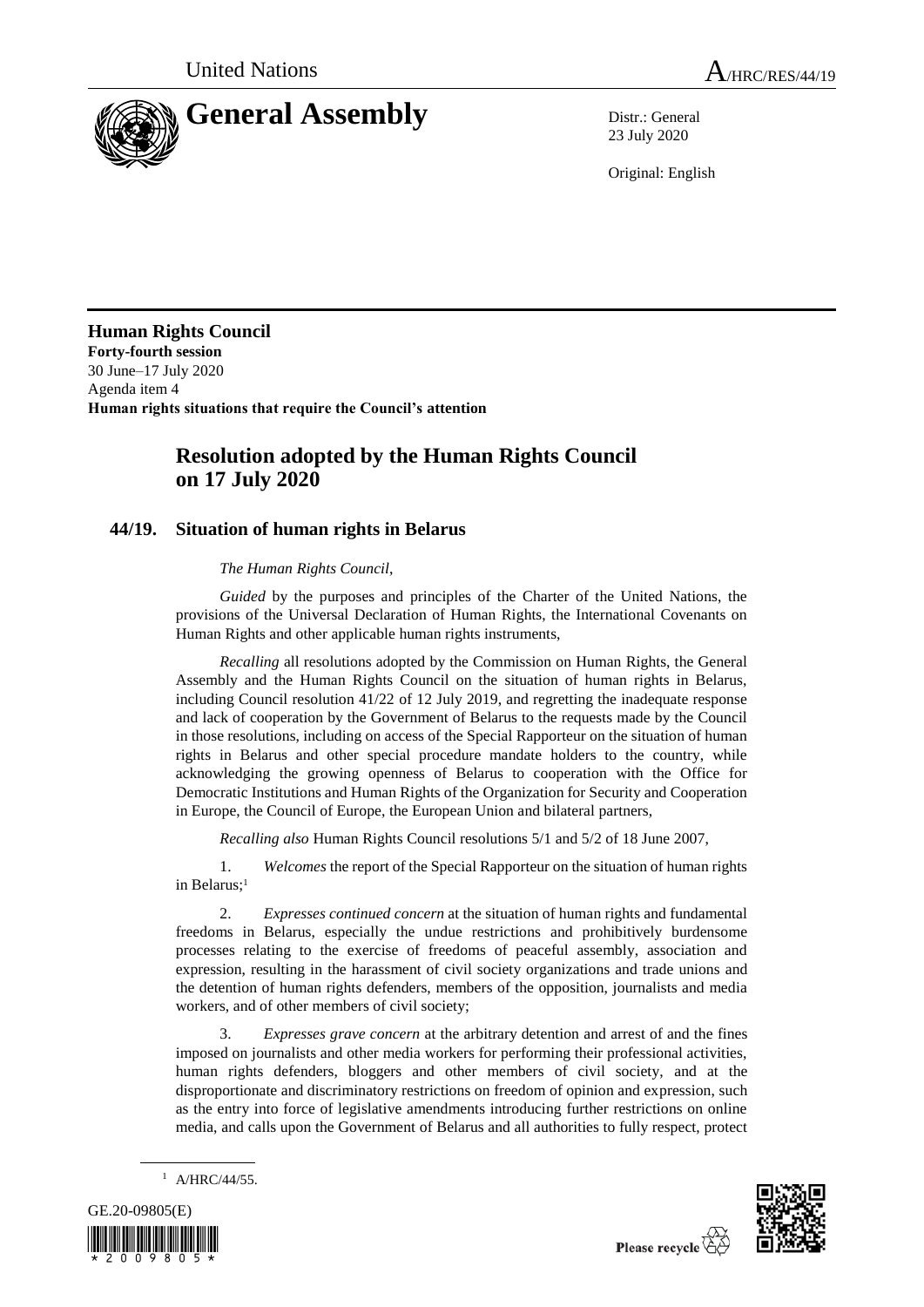and fulfil their obligations in accordance with international human rights law, in particular the freedoms of expression through any form of media, peaceful assembly and association, which are of particular importance in the context of the presidential campaign for the election scheduled to be held in 2020;

4. *Urges* the Belarusian authorities to guarantee a free, fair and transparent presidential election on 9 August 2020, and to take all reasonable measures to facilitate a peaceful process, in accordance with the State's international obligations and commitments, including, inter alia, those under article 25 (b) of the International Covenant on Civil and Political Rights;

5. *Expresses continued concern* at reported poor conditions in prisons and detention centres, and also at allegations of torture and inhuman or degrading treatment by law enforcement and prison officers, which have not been properly investigated by the authorities despite the fact that the State accepted relevant recommendations during the second cycle of the universal periodic review, and regrets that, though being a State party to the Convention against Torture and Other Cruel, Inhuman or Degrading Treatment or Punishment, Belarus has not implemented it;

6. *Deplores* the lack of response by the Government of Belarus to cases of arbitrary arrest and detention of political and social activists, the unwillingness of prosecutors to investigate cases of torture and cruel, inhuman and degrading treatment, the impunity of perpetrators of crimes involving human rights violations and abuses, the pressure on defence lawyers and the lack of effective legal remedies, and also deplores the discrimination particularly affecting speakers of the Belarusian language and individuals belonging to vulnerable groups and religious minorities;

7. *Reiterates* its call upon the Government of Belarus to carry out a comprehensive review of relevant legislation, policies, strategies and practices to ensure that the provisions are clearly defined, consistent with its international human rights obligations and commitments, and are not used to impede or unduly restrict the exercise of any human right, and to invest in capacity-building and appropriate training of the judiciary and law enforcement agencies;

8. *Notes* the concern expressed by the Special Rapporteur with regard to children sentenced for drug-related offences, and stresses the need for the best interests of the child to be taken into account, while welcoming the application of the Act on Amnesty signed into law on 18 May 2020 also to underage citizens, pregnant women, single parents, persons with disabilities and other persons in vulnerable situations, and welcoming also the extension of its application to minors sentenced under parts 4 and 5 of article 328 of the Criminal Code;

Also notes that the first national human rights action plan for 2016–2019 was a useful framework for facilitating intergovernmental cooperation and dialogue with civil society, contributing to the State's marginally increased communication with civil society, welcomes the greater involvement of representatives of civil society in discussions and working forums related to human rights legislation and legal practice, in line with the recommendations on cooperation with civil society accepted by the State in the context of the universal periodic review, and calls upon the Government of Belarus to develop and implement without delay a new plan on human rights, building on the lessons learned from the implementation of the first plan and taking into consideration the recommendations made by the treaty bodies, human rights mechanisms and civil society;

10. *Further notes* the continued attention paid by the Special Rapporteur to the issue of the death penalty in Belarus, and in particular expresses deep concern at its use without guarantee of due process and at the limited amount of relevant information with regard to its use, and, taking into account that transparency is a requirement of fair and effective criminal justice, requests the Special Rapporteur to continue to monitor developments and to make recommendations, and welcomes the establishment in January 2020 of a working group to study the abolition of the death penalty and encourages the State to take tangible steps;

11. *Urges* the Government of Belarus to take all measures necessary to ensure the full independence and impartiality of the judiciary, to guarantee the right to a fair trial and